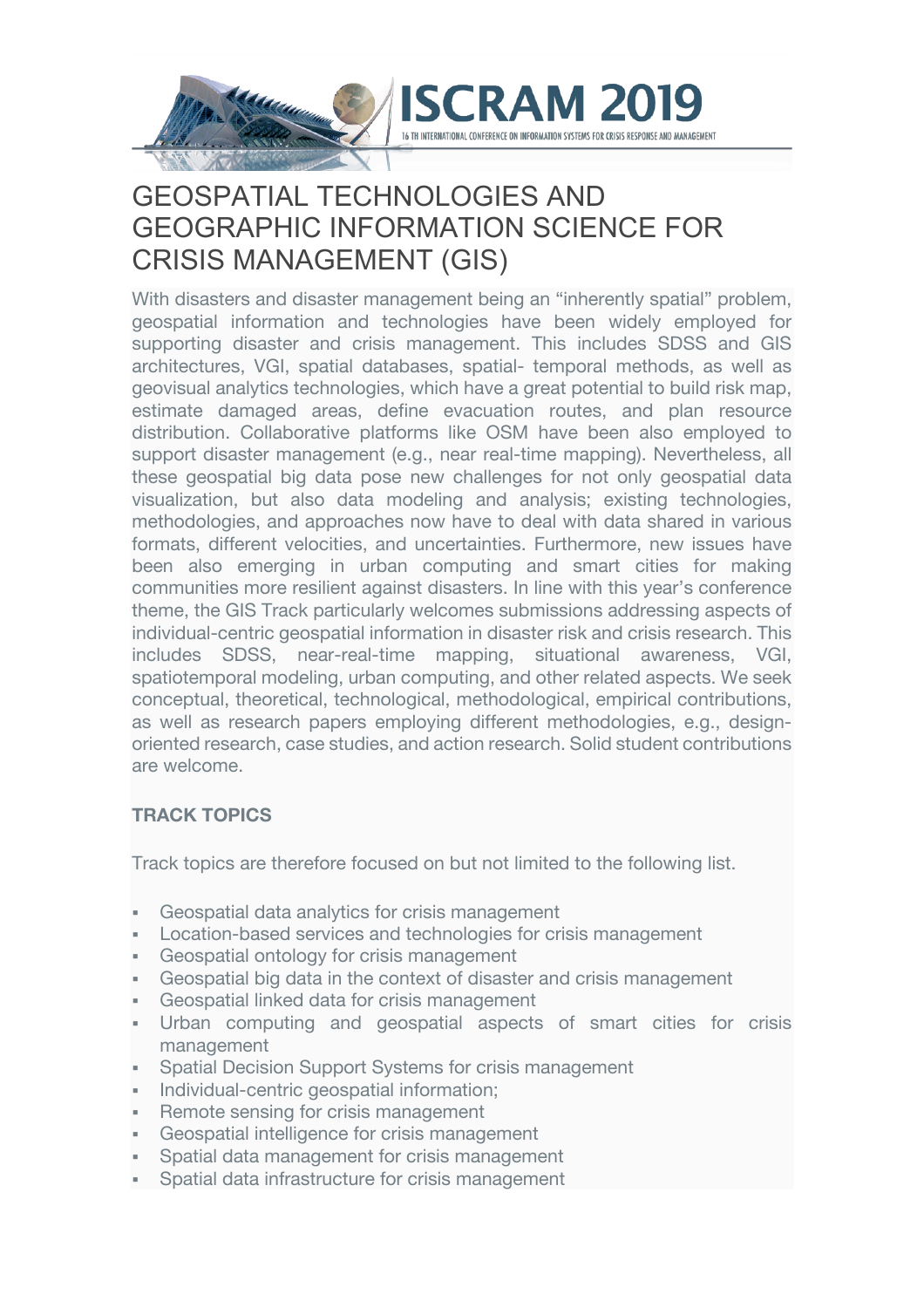



- Geovisual analytics for crisis management
- § Spatial-temporal modeling in disaster and crisis context
- § Crisis mapping and geovisualization
- § Empirical case studies

#### **TRACK FORMAT**

The GIS Track will adopt two presentation formats: a) plenary sessions and poster sessions. Plenary sessions will provide a room for authors of papers briefly present their work. For making these sessions as interactive as possible, chair of a session will recommend that authors of the same sessions prepare in advance a set of questions to the presenters. The main goal is that these questions could raise further questions about the presented works, and thus may lead to interesting discussions. In contrast, poster sessions provide an opportunity to debate on emerging trends of research, as well as insightful ideas in the area. During these sessions, systems demonstrations and preliminary results would be encouraged, as they could make the debates more interactive.

#### **TRACK CO-CHAIRS**



#### João Porto de Albuquerque

UNIVERSITY OF WARWICK, UK

João Porto de Albuquerque is an Associate Professor at the Centre for Interdisciplinary Methodologies of the University of Warwick, UK. He is also a Visiting Professor at the GIScience Chair of the Institute of Geography of Heidelberg University (Germany). João Porto has served as program chair, co-track chair, reviewer and author in the ISCRAM community. His research is situated within an interdisciplinary problem space that intersects sociospatial data science, information management, and science & technology studies.